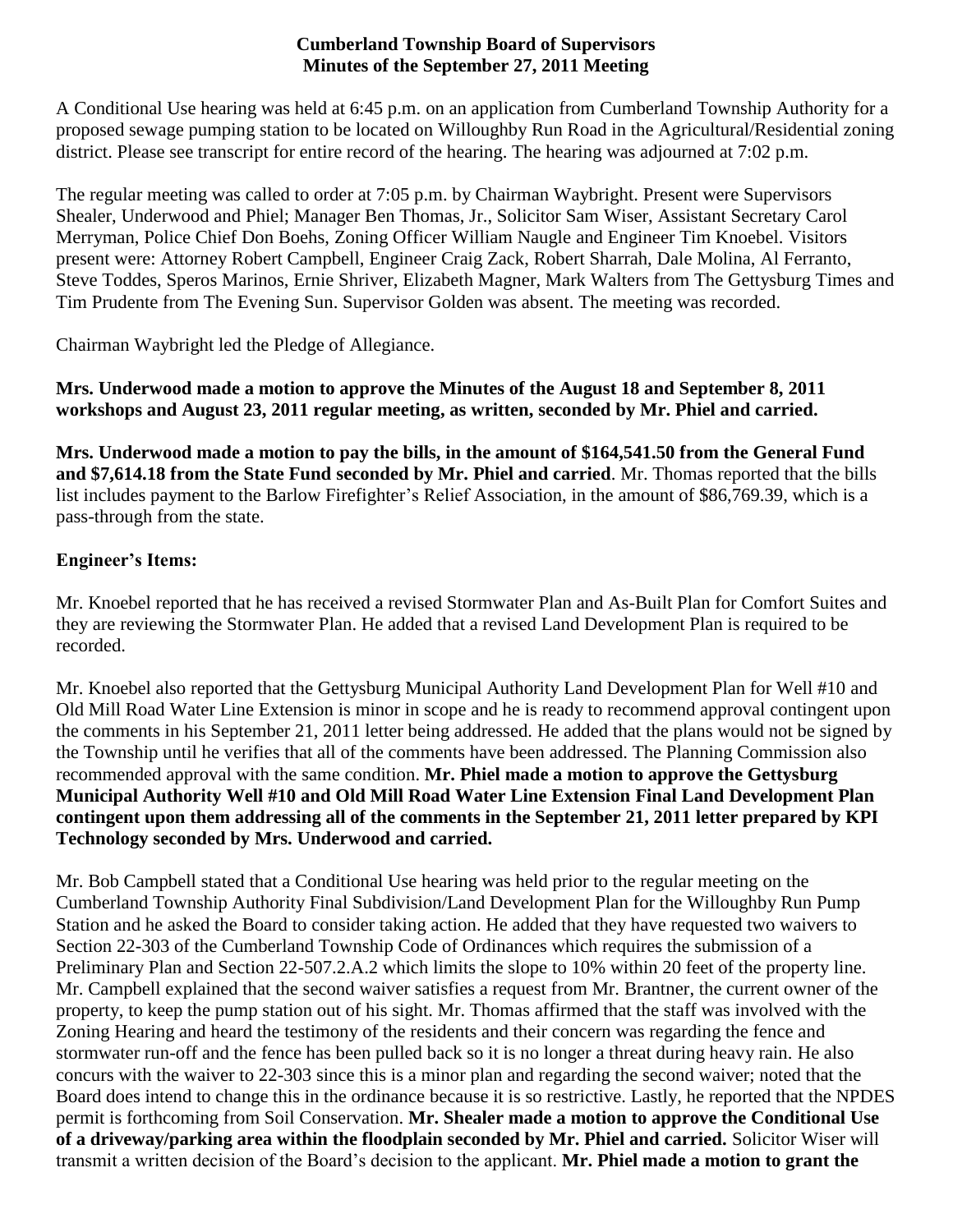**waiver to the requirement to submit a Preliminary Plan seconded by Mrs. Underwood and carried. Mrs. Underwood made a motion to grant the waiver to Section 22-507.2.A.2 to permit a slope greater than 10 % within 20 feet of the property line per the applicant's request, seconded by Mr. Phiel and carried. Mrs. Underwood also made a motion to approve the Final Subdivision/Land Development Plan for the Cumberland Township Authority Willoughby Run Pump Station seconded by Mr. Phiel and carried.**

Mr. Knoebel reported that the Marty E. Tipton Final Subdivision Plan required a variance for lot width and this variance request was denied by the Zoning Hearing Board. The plan will now be reconfigured but, action on the plan is needed at tonight's meeting per the Township's requirement to act on the plan within 90 days. Mr. Sharrah presented a request for a 90-day extension for action on the Tipton Plan. **Mr. Phiel made a motion to grant the 90-day extension for action on the Tipton Final Plan seconded by Mr. Shealer and carried.**  Approval is now needed by January 5, 2012.

Mr. Knoebel reported that a summary report has been prepared regarding the Greenmount Area Act 537 Sewage Facilities Planning. The summary report gives three alternatives and it has been provided to the Supervisors and Authority for their review and action. There will be a follow-up meeting with PA Department of Environmental Protection (DEP) once an alternative has been selected by the Supervisors and Authority. Mr. Knoebel stated that the Authority has chosen the No Public Sewer option, at this time, based on financial feasibility. Mrs. Underwood made the following statement on the Board's position:

**"***The Cumberland Township Supervisors recommend suspending further public sewer engineering at this time for the Greenmount area pending future economic development projects. Future development and subsequent sewage planning may potentially warrant further consideration of a municipally owned treatment facility. Dialogue with property owners should continue as future needs arise. The Township should move forward with implementation on an On-Lot Disposal Ordinance and program for the Greenmount planning area in 2012."*

**Mr. Phiel made a motion that the Board of Supervisors suspend further public sewer at this time pending future economic development projects and other sewage planning seconded by Mr. Shealer and carried.** 

Mr. Knoebel reported that the developer of The Meadows has requested a release of their bonding. He also reported that the road was just dedicated, as-built plans have been received and a maintenance bond is in place. Mr. Knoebel recommended a full release of the surety bonding in the amount of \$95,040.00. **Mrs. Underwood made a motion to release the surety, in the amount of \$95,040.00, retaining \$24,786.87 for eighteen months, for The Meadows seconded by Mr. Phiel and carried.** 

#### **Public comment:**

Mr. Matt Sentz, Barlow Fire Department, presented a report of Barlow's activities over the last nine months including: 98 calls, 11 persons per call and a response time of 4.25 minutes. He also reported that Barlow and Greenmount Fire Departments have begun the process of merging the two departments and there will be one person that reports to both Townships on the progress.

Mr. Ernie Shriver, 344 Gordon Road, Fairfield, PA, landowner in the Greenmount Area, asked if the landowners could continue to seek economic development projects with a potential for public sewer. The Supervisors confirmed that they would welcome economic development in that area. Mr. Thomas added that a significant amount of engineering has already been done and they could pick up on the work that has already been done.

Mr. Speros Marinos, 912 Baltimore Pike, thanked the Township for giving the car to Barlow FD and also read from the Adams County History Journal, Volume 3, regarding Bream's Hill Road. He stated that we may have a time capsule from 1747 through 1906 under that road and it needs to be preserved.

#### **Police Report:**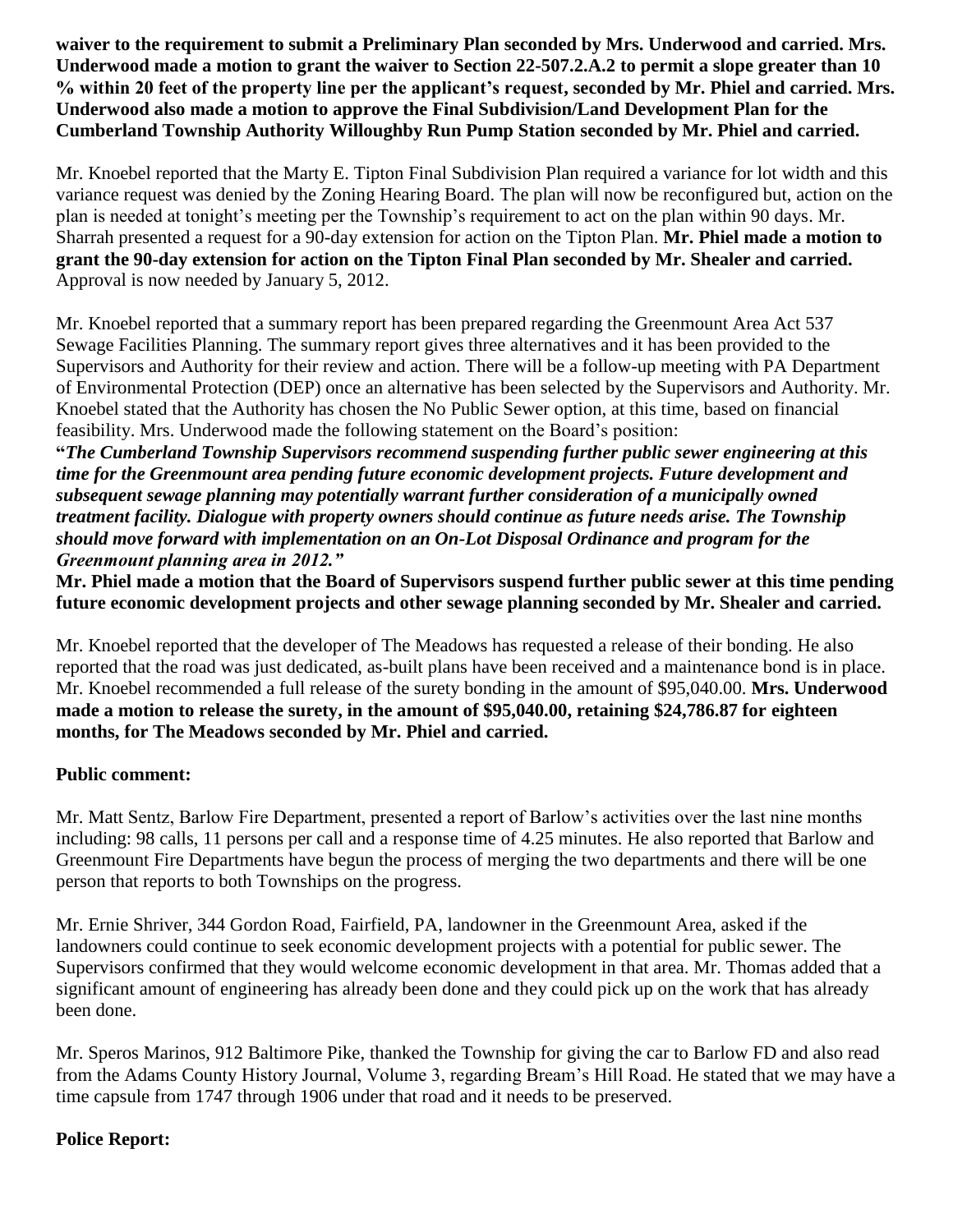Police Chief Don Boehs presented a written and oral report of police activities for the month of August including: 499 complaints, 52 combined arrests, 47 traffic stops, 12 traffic accidents and 10,779 patrol miles. He added that they assisted other agencies 8 times and they were assisted 2 times. He added that they are still experiencing a rash of break-ins and burglaries and he asked the residents to report any suspicious activity to the Police Department right away.

### **Active Business:**

Mr. Thomas reported that the Board needs to determine a date and time for a Conditional Use Hearing for a proposed Concentrated Poultry Operation and recommended that the hearing be scheduled on October 19, 2011 at 7:00 p.m. separate from the regular meeting night of the Board. He added that the Planning Commission will also be invited so everyone hears the same testimony at one time. **Mrs. Underwood made a motion to authorize staff to advertise for a Conditional Use Hearing regarding a proposed Concentrated Poultry Operation on Mummasburg Road in the A/R zoning district for Wednesday, October 19, 2011 at 7:00 p.m. seconded by Mr. Shealer and carried.**

Mrs. Merryman reported that she has prepared the Minimum Municipal Obligation (MMO) for the Police and Non-Uniformed Pension Plans for 2012 and they have been reviewed by the Township's Actuary. **Mr. Shealer made a motion to approve the 2012 Minimum Municipal Obligation for the Non-Uniformed Retirement Plan in the amount of \$43,614.00 and the 2012 Minimum Municipal Obligation for the Police Pension Plan in the amount of \$94,659.00 seconded by Mr. Phiel and carried.**

Chairman Waybright stated that the following Resolutions were discussed at the workshop and they are bringing us up to date on the disposition of Township records.

**Mr. Shealer made a motion to adopt Resolution 2011-17 seconded by Mr. Phiel and carried.**

## **Resolution 2011-17**

#### **A RESOLUTION OF CUMBERLAND TOWNSHIP, ADAMS COUNTY, PENNSYLVANIA, DECLARING ITS INTENT TO FOLLOW THE SCHEDULES AND PROCEDURES FOR DISPOSITION OF RECORDS AS SET FORTH IN THE MUNICIPAL RECORDS MANUAL APPROVED ON DECEMBER 16, 2008**

**Mrs. Underwood made a motion to adopt Resolution 2011-18 seconded by Mr. Phiel and carried.**

#### **Resolution 2011-18**

# **A RESOLUTION AUTHORIZING THE DESTRUCTION OF SPECIFIC RECORDS**

Chairman Waybright reported that the Township will be transferring tax collection duties from CENTAX to York Adams Tax Bureau effective January 1, 2012. **Mr. Phiel made a motion to transfer tax collection services from CENTAX to York Adams Tax Bureau effective January 1, 2012 seconded by Mrs. Underwood and carried.** 

Mr. Thomas explained that the Township's current contract for auditing services was for a three-year period that expired in 2010 and he would like authorization to advertise a Request for Proposals for competitive pricing for this service for 2011, 2012 and 2013 auditing needs. **Mrs. Underwood made a motion to authorize Requests for Proposals for the 2011 through 2013 audits seconded by Mr. Phiel and carried.**

Mr. Thomas reported that the Township is being inundated with Conditional Use and Zoning Hearings and the Zoning Ordinance requirement for public notification is outdated and he feels that the Municipalities Planning Code provides reasonable requirements. He added that the posting requirements are especially difficult and